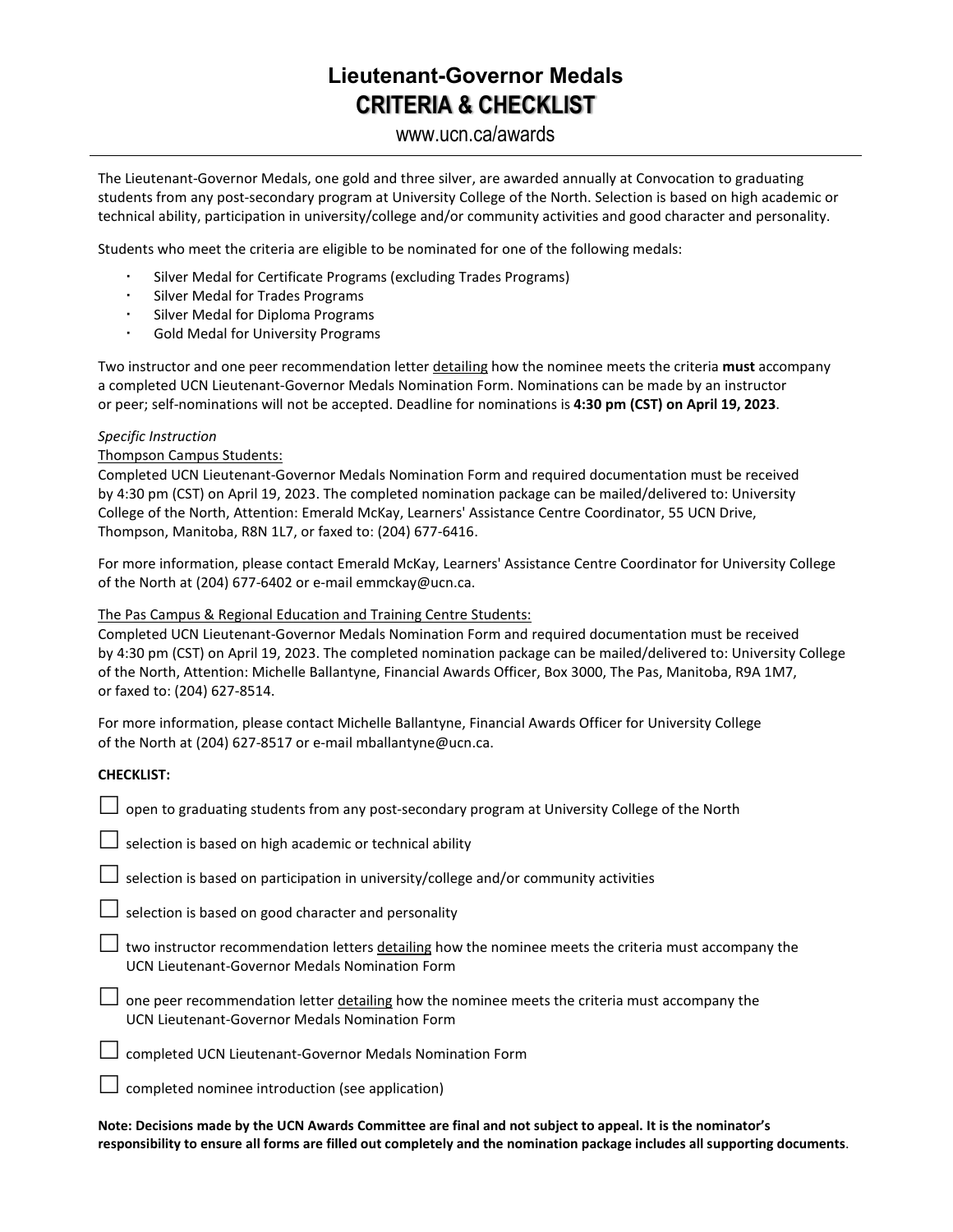

**The Pas Campus & Regional Education and Training Centre Students**

Michelle Ballantyne, Financial Awards Officer Box 3000, The Pas, Manitoba, R9A 1M7 Phone: (204) 627-8517 Fax: (204) 627-8514 Toll-free: 1-866-627-8500 Extension: 8517

#### **Thompson Campus Students**

Emerald McKay, Learners' Assistance Centre Coordinator 55 UCN Drive, Thompson, Manitoba, R8N 1L7 Phone: (204) 677-6402 Fax: (204) 677-6416 Toll-free: 1-866-677-6450 Extension: 6402

## **Lieutenant-Governor Medals Nomination Form**

| -PRINT ALL INFORMATION IN BLACK INK ONLY-                                                                                                                                                                                                                                                                                                                                                                                               | NOMINATION FORM AVAILABLE IN ANOTHER FORMAT UPON REQUEST. |  |  |  |  |
|-----------------------------------------------------------------------------------------------------------------------------------------------------------------------------------------------------------------------------------------------------------------------------------------------------------------------------------------------------------------------------------------------------------------------------------------|-----------------------------------------------------------|--|--|--|--|
| I wish to submit a nomination for the following: (please check one)                                                                                                                                                                                                                                                                                                                                                                     |                                                           |  |  |  |  |
| Lieutenant-Governor Silver Medal for Certificate Programs (excluding Trades Programs)                                                                                                                                                                                                                                                                                                                                                   |                                                           |  |  |  |  |
| Lieutenant-Governor Silver Medal for Trades Programs                                                                                                                                                                                                                                                                                                                                                                                    |                                                           |  |  |  |  |
| Lieutenant-Governor Silver Medal for Diploma Programs                                                                                                                                                                                                                                                                                                                                                                                   |                                                           |  |  |  |  |
| Lieutenant-Governor Gold Medal for University Programs                                                                                                                                                                                                                                                                                                                                                                                  |                                                           |  |  |  |  |
| <b>NOMINEE INFORMATION</b>                                                                                                                                                                                                                                                                                                                                                                                                              |                                                           |  |  |  |  |
| First name:                                                                                                                                                                                                                                                                                                                                                                                                                             | Last name:                                                |  |  |  |  |
| Student number:                                                                                                                                                                                                                                                                                                                                                                                                                         | Date of birth: (yyyy/mm/dd)                               |  |  |  |  |
| Mailing address: (street, p.o. box, city/town, province, postal code)                                                                                                                                                                                                                                                                                                                                                                   |                                                           |  |  |  |  |
| Currently attending:                                                                                                                                                                                                                                                                                                                                                                                                                    |                                                           |  |  |  |  |
| $\Box$ The Pas Campus $\Box$ Thompson Campus $\Box$ Post-Secondary Access Centre, please specify $\Box$                                                                                                                                                                                                                                                                                                                                 |                                                           |  |  |  |  |
| University/college program of study:                                                                                                                                                                                                                                                                                                                                                                                                    | Program length: (e.g. year 2 of 4 year program)           |  |  |  |  |
|                                                                                                                                                                                                                                                                                                                                                                                                                                         | of $\_$                                                   |  |  |  |  |
| Is nominee eligible for graduation this year?                                                                                                                                                                                                                                                                                                                                                                                           | Anticipated graduation date: (mm/yyyy)                    |  |  |  |  |
| $\Box$ Yes $\Box$ No                                                                                                                                                                                                                                                                                                                                                                                                                    |                                                           |  |  |  |  |
| Phone:                                                                                                                                                                                                                                                                                                                                                                                                                                  | E-mail:                                                   |  |  |  |  |
|                                                                                                                                                                                                                                                                                                                                                                                                                                         |                                                           |  |  |  |  |
| $(H)$ ( $(H)$ ) ( $(H)$ ) ( $(H)$ ) ( $(H)$ ) ( $(H)$ ) ( $(H)$ ) ( $(H)$ ) ( $(H)$ ) are permission for my photograph in signing below, I consent to let my name stand as a nominee for the Lieutenant-Governor Medal and I give permission for my ph<br>and information to be used in University College of the North marketing. Decisions made by the UCN Awards Committee are final and not<br>subject to appeal.                   |                                                           |  |  |  |  |
| Nominee signature:                                                                                                                                                                                                                                                                                                                                                                                                                      | Date: (yyyy/mm/dd)                                        |  |  |  |  |
| <b>NOMINATOR INFORMATION</b>                                                                                                                                                                                                                                                                                                                                                                                                            |                                                           |  |  |  |  |
| First name:                                                                                                                                                                                                                                                                                                                                                                                                                             | Last name:                                                |  |  |  |  |
| Mailing address: (street, p.o. box, city/town, province, postal code)                                                                                                                                                                                                                                                                                                                                                                   |                                                           |  |  |  |  |
| Relationship to nominee:                                                                                                                                                                                                                                                                                                                                                                                                                |                                                           |  |  |  |  |
| Phone:                                                                                                                                                                                                                                                                                                                                                                                                                                  | E-mail:                                                   |  |  |  |  |
| (H) (<br>(C) (<br>(W) (                                                                                                                                                                                                                                                                                                                                                                                                                 |                                                           |  |  |  |  |
| Decisions made by the UCN Awards Committee are final and not subject to appeal. It is the nominator's responsibility to ensure all forms are<br>filled out completely and the nomination package includes all supporting documents.                                                                                                                                                                                                     |                                                           |  |  |  |  |
| Nominator signature:                                                                                                                                                                                                                                                                                                                                                                                                                    | Date: (yyyy/mm/dd)                                        |  |  |  |  |
| This personal information is being collected solely for use by the UCN Awards Committee comprised of instructors, staff, an elder and student at UCN. This information is protected by the Protection of Privacy<br>provisions of The Freedom of Information and Protection of Privacy Act. If you have any questions about the collection contact the FIPPA Coordinator, Box 3000, University College of the North, The Pas, Manitoba, |                                                           |  |  |  |  |

R9A 1M7, Phone 204-627-8500. Rev. 4/20/22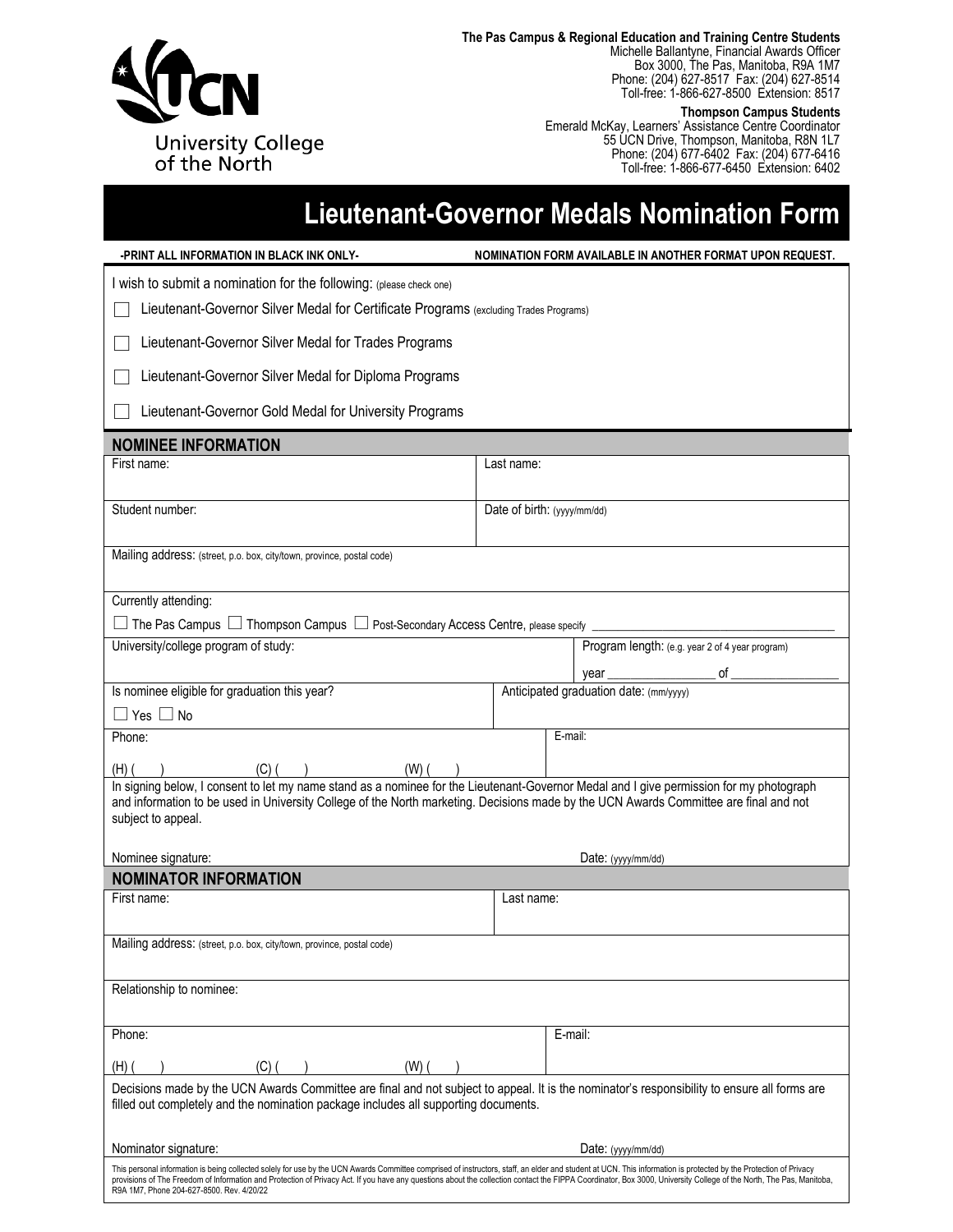# **Lieutenant-Governor Medals Nomination Form**

| <b>NOMINEE INTRODUCTION</b>                                                                                                                                                                                                                                                                                                   |  |  |  |  |
|-------------------------------------------------------------------------------------------------------------------------------------------------------------------------------------------------------------------------------------------------------------------------------------------------------------------------------|--|--|--|--|
| If you were to introduce the nominee as a recipient of the Lieutenant-Governor Medal, what would you say? On the lines<br>provided below write a 250-300 word introduction about the nominee as he/she meets the criteria related to this award; please<br>feel free to make any other comments you feel would be beneficial. |  |  |  |  |
|                                                                                                                                                                                                                                                                                                                               |  |  |  |  |
|                                                                                                                                                                                                                                                                                                                               |  |  |  |  |
|                                                                                                                                                                                                                                                                                                                               |  |  |  |  |
|                                                                                                                                                                                                                                                                                                                               |  |  |  |  |
|                                                                                                                                                                                                                                                                                                                               |  |  |  |  |
|                                                                                                                                                                                                                                                                                                                               |  |  |  |  |
|                                                                                                                                                                                                                                                                                                                               |  |  |  |  |
|                                                                                                                                                                                                                                                                                                                               |  |  |  |  |
|                                                                                                                                                                                                                                                                                                                               |  |  |  |  |
|                                                                                                                                                                                                                                                                                                                               |  |  |  |  |
|                                                                                                                                                                                                                                                                                                                               |  |  |  |  |
|                                                                                                                                                                                                                                                                                                                               |  |  |  |  |
|                                                                                                                                                                                                                                                                                                                               |  |  |  |  |
|                                                                                                                                                                                                                                                                                                                               |  |  |  |  |
|                                                                                                                                                                                                                                                                                                                               |  |  |  |  |
|                                                                                                                                                                                                                                                                                                                               |  |  |  |  |
|                                                                                                                                                                                                                                                                                                                               |  |  |  |  |
|                                                                                                                                                                                                                                                                                                                               |  |  |  |  |
|                                                                                                                                                                                                                                                                                                                               |  |  |  |  |
|                                                                                                                                                                                                                                                                                                                               |  |  |  |  |
|                                                                                                                                                                                                                                                                                                                               |  |  |  |  |
|                                                                                                                                                                                                                                                                                                                               |  |  |  |  |